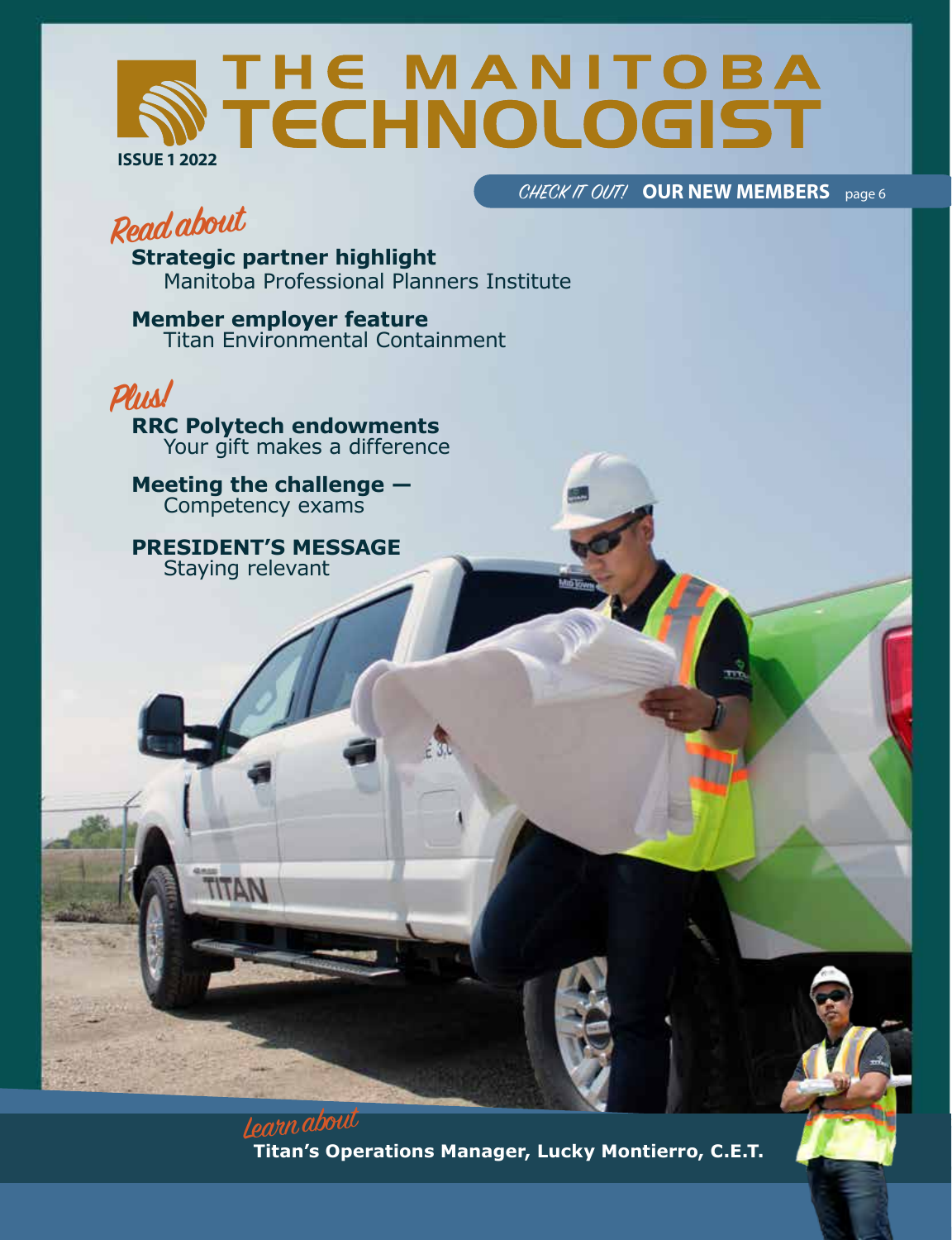

#### **TD Insurance** Ready Meloche Monnex for you



**Certified Technicians** and Technologists **Association of Manitoba members,** feel confident with preferred rates from **TD Insurance.** 

You could save with rates on home, condo and tenant's insurance.



### Get a quote and see how much you could save!

Go to tdinsurance.com/cttam Or call 1-866-269-1371



The TD Insurance Meloche Monnex hame and auta insurance program is underwritten by Security National Insurance Company and distributed in Quebec by Meloche Monnex Insurance and<br>Financial Services Inc., Domage Insurance Age

7730-3270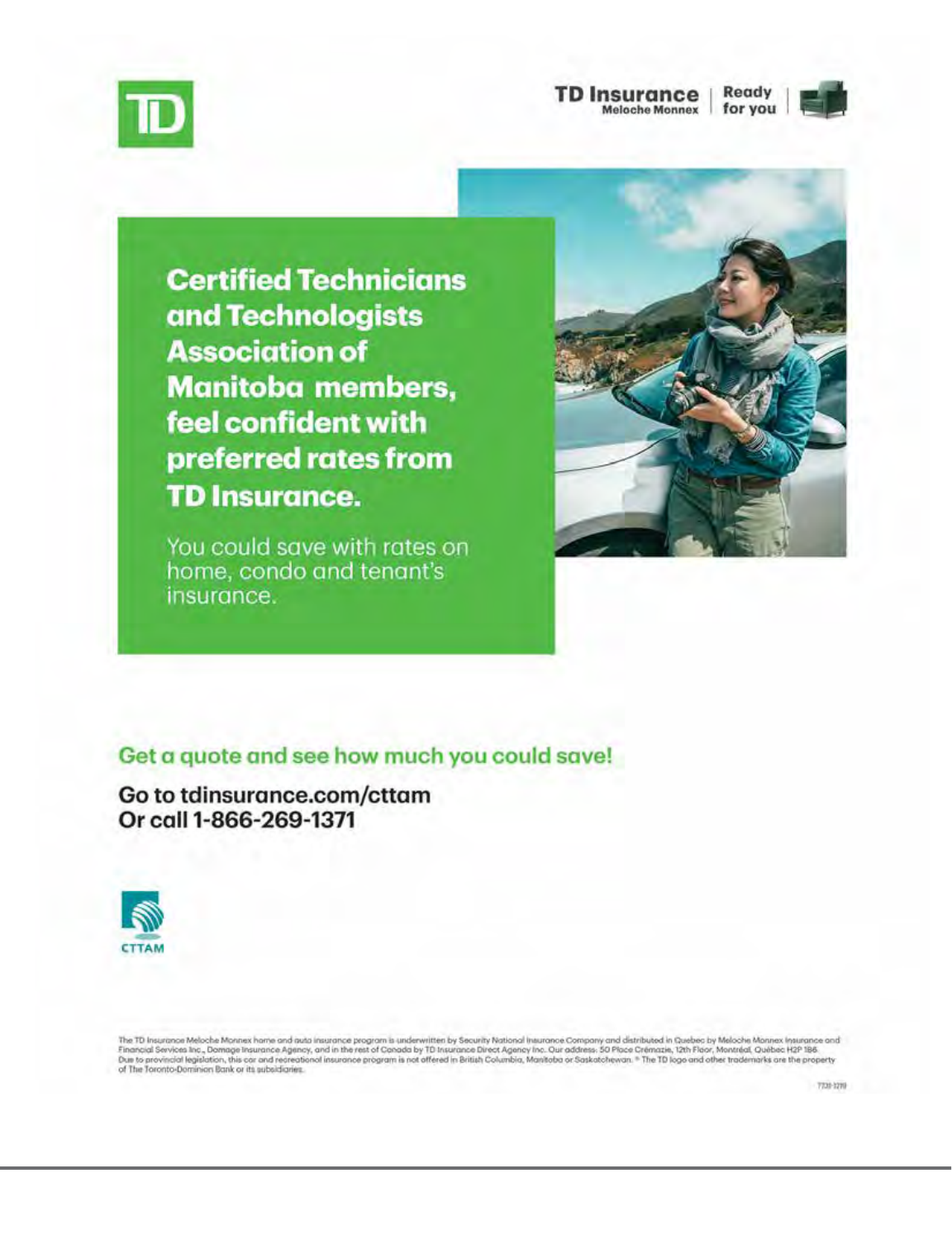

# **The Manitoba Technologist** January/February 2022

### **CTTAM Updates**

- **4 President's message** Staying relevant
- **5 CEO & Registrar's message** One thing is certain, our world has changed

### **The Insider**

**6 Welcome & congratulations!** Certified new members

### **Strategic partners**

**7 Strategic partners**<br> **7 Strategic partner feature** Manitoba Professional Planners Institute

### **Member News**

- **8 Meet the challenge** Steps in writing the C.E.T. competency exam
- **9 Your gift makes the difference** RRC Polytech endowments

### **The value of your membership**

**10 Retiring?** Your membership matters

### **New digital signature service launch**

**11 Member profile** Operations Manager, Lucky Montierro, C.E.T.

### **In Every Issue**

- **2 TD Insurance information**
- **10 Board of Directors**
- **14 Contact us/Feedback**
- **16 Manulife Insurance information**



### **Industry Connections**

- **12 Member employer feature** Titan Environmental Containment
- **14 Investing in the future** Helping RRC technology students realize their full potential
- **15 Co-op education at RRC Polytech** Students learning extends beyond the classroom



*Cover photo: Titan Environmental Containment's Operations Manager, Lucky Montierro, C.E.T.*



Shown in the middle is Titan Environmental Containment's Operations Manager, Lucky Montierro, C.E.T.



Titan Environmental Containment is this issue's member featured employeer. Titan has locations in Canada and in the U.S., with an extensive team of highly-trained staff. They supply, install, and even fabricate sophisticated geosynthetics and civil construction products used in projects across North America and abroad.

 $\mathcal{C}$ 

 $\int$ 

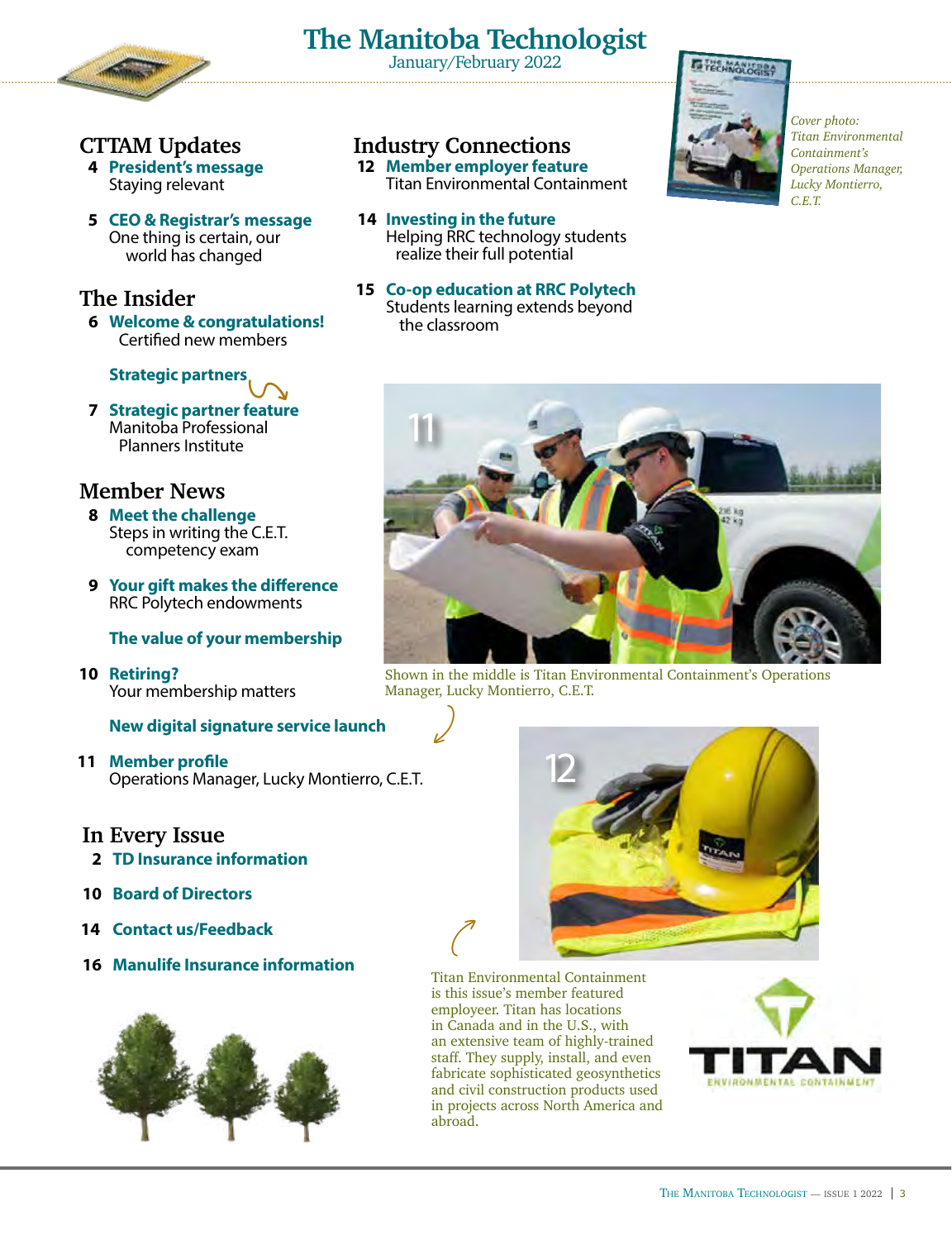



# **Staying relevant**

By staying in tune with our members' needs we can adapt to changing environments and remain as an organization firmly established within the industry.

As we enter 2022, Covid restrictions continue, with reduced capacity limits for all indoor and outdoor public gatherings, suggested social distancing, and with many organizations are still choosing to offer work from home options, one cannot help but reflect on what we have been through last year and wonder where we are going this year?

#### **Looking back**

As I look back on 2021 and my involvement with the Certified Technicians and Technologists Association of Manitoba, I notice that our organization at large, has never been more relevant and important to those of us practicing in Manitoba and across Canada and the world.

I have always considered CTTAM to be a large, multi-disciplined, team of experienced professionals. A team that provides an abundance of opportunities to support, inspire, teach, mentor, and share a wealth of knowledge and experience among its members. By working together, it enables us to create, advocate, and give back to our communities, as well as meet, network, and socialize with friends and colleagues not just in our own province but all over Canada and the world. It is for these reasons why I am very proud to be a member of CTTAM.

Over the last couple of years, there have been many changes occurring in the world around us. Whether these changes

were social, political, economic, scientific and technological or otherwise, they have profoundly affected the ways we live our lives, engage with our families, complete our work and support our communities. The changes throughout the world have increased the complexity of how work is performed, how businesses are run, and how we interact with each other.

#### **New opportunities**

However, with change comes new challenges and opportunities. As professionals, it is our responsibility to be to resilient and adaptable, and to create and support the responses and solutions to overcome the challenges and seize the opportunities that arise before us.

I am proud of CTTAM's successes over the last year, particularly in continuing to serve its members during the pandemic. Thank you to all members for your continued participation and enthusiasm in our professional community.

A special thank you to the hard working and dedicated members serving on our committees and Board of Directors.

Finally, on behalf of all members, I'd like to recognize the tireless efforts of the CTTAM staff for all the resources, guidance and support they provide each and every day. Your work is much appreciated, thank you all!

Wishing you all a very good and successful 2022.

**Ted Protosavage** C.E.T., MiM, P.Eng., CTTAM President

## *Our President*

*Ted Protosavage is a certified Civil Engineering Technologist and a registered Professional Engineer in the Province of Manitoba. He has Diplomas in Business Administration and Municipal Engineering Technology from Red River College. He also holds a Bachelor of Science in Civil Engineering from the University of Manitoba and a Masters in Management with a specialization in Technology, Innovation and Operations Management from the University of Winnipeg. Ted's experience evolves from a variety of construction and engineering work. Throughout his career he has held positions in both the public and private sectors in various disciplines of engineering that include infrastructure, transportation, structural, and environmental.*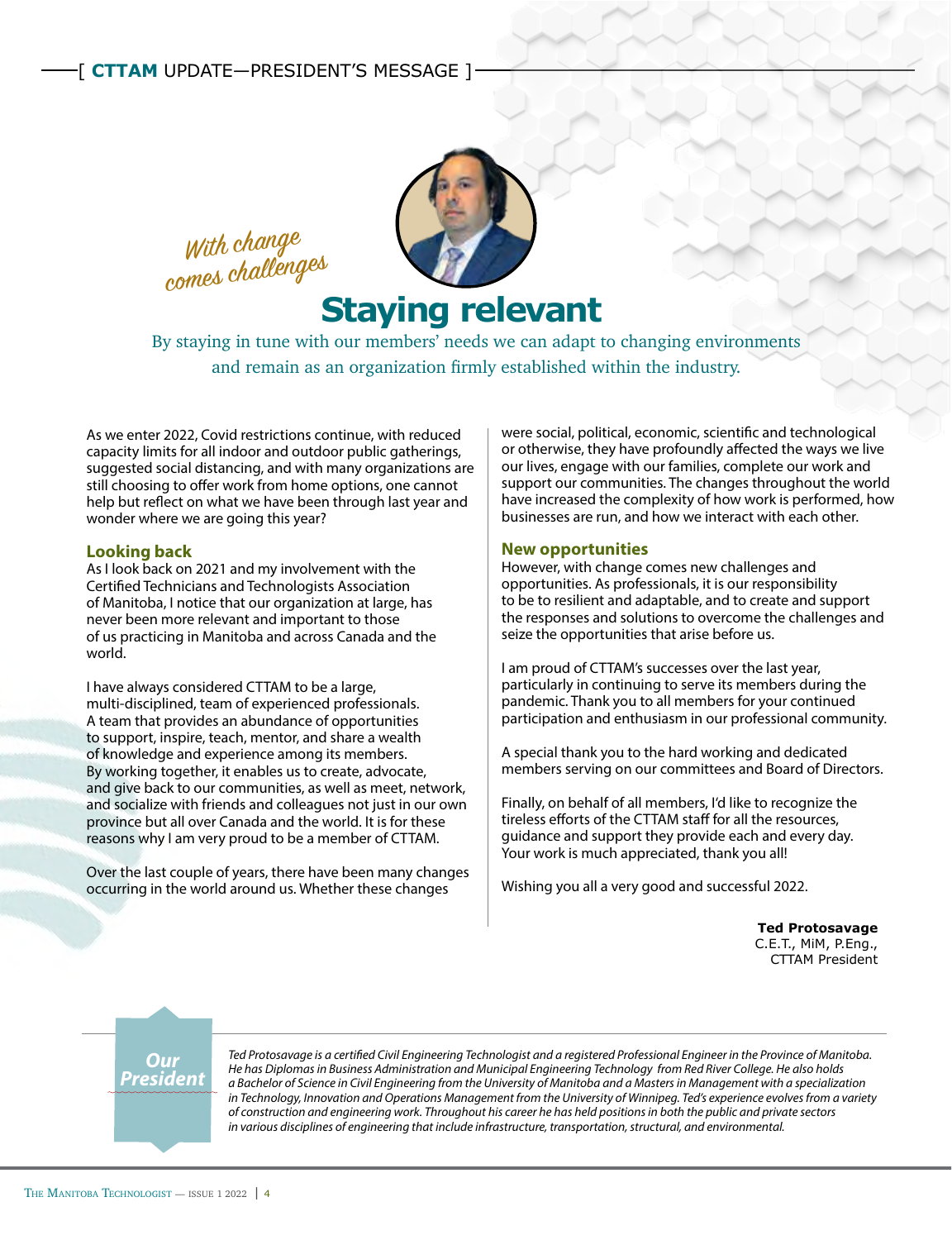# **One thing is certain, our world has changed**



After working through two plus years of an unprecedented pandemic we continue to strategically plan for and support our members all within a different work frame.

The ennvironments that we work in may have changed but here at CTTAM we have always focused on how to safely and efficiently provide our members with the tools and resources to grow their careers and profession.

#### **Webinar offered**

CTTAM has scheduled a webinar held by the National Centre for Truth and Reconciliation (NCTR) to provide an opportunity for our members to become educated to the Truth and Reconciliation Commission (TRC) calls to action.

These calls to action help to address the ongoing impact of residential schools on survivors and their families.

The webinar which qualifies for your Continuous Professional Development (CPD) credits is offered online on Thursday, March 17 at 6:30 pm.

More information on the NCTR and the TRC calls to action can be found on their [website.](https://www.rcaanc-cirnac.gc.ca/eng/1524494530110/1557511412801)

#### **Retiree benefits program**

The Alberta Retired Teachers' Association (ARTA) open enrollment concluded with CTTAM retired members taking advantage of the retirees extended health, dental and travel benefits.

ARTA will be offering later in 2022 an extended health, dental and travel for members who are currently working without coverage. CTTAM members who are employers will be able to offer group benefits to their employees. Updates will be provided when we recieve them.

#### **Digital signatures**

In December 2021, 80 CTTAM members registered for a webinar which introduced the legal

requirements for electronic document authentication.

CTTAM has partnered with Technology Professionals Canada and its constituent members to offer a 90-day promotion to train and educate our members on using digital signatures.

The promotion is scheduled to start March 1 and is being offered by [Notarius.](https://www.notarius.com/en/resources/about) Notarius, a Canadian company is recognized as a leading expert in electronic signatures, digital signatures and the long-term reliability of electronic documents with over 25 years of experience. Details will follow on how to participate.

Advantages of digital signatures

- Document versions are preserved after each signing;
- Documents can be encrypted to restrict access to their contents and
- There may be no need to print and store physical versions of electronic documents

#### **Community support**

CTTAM continues to provide support to Red River College Polytech (RRC Polytech), Assiniboine Community College and University College of the North by providing student assistance in the form of scholarships and bursaries.

We also have established an ongoing endowment fund with RRC Polytechnic. Any members wishing to contribute to the endowment fund can contact the CTTAM staff. RRC Polytech will provide tax receipts for all contributions to the endowment fund.

Thank you to all of our contributors!

**Robert Okabe** C.E.T., FEC (Hon.), IntET (Canada) CTTAM CEO and Registrar



*Robert (Bob) Okabe, C.E.T., FEC (Hon.), IntET (Canada)*, has been our CEO and Registrar since July 2015. He has a Civil Engineering

Technology Diploma from Red River College Polytech.

Bob has served as Association President, Panel of Examiners Committee Member, CCTT Director and past Chair and Program Reviewer for CTAB.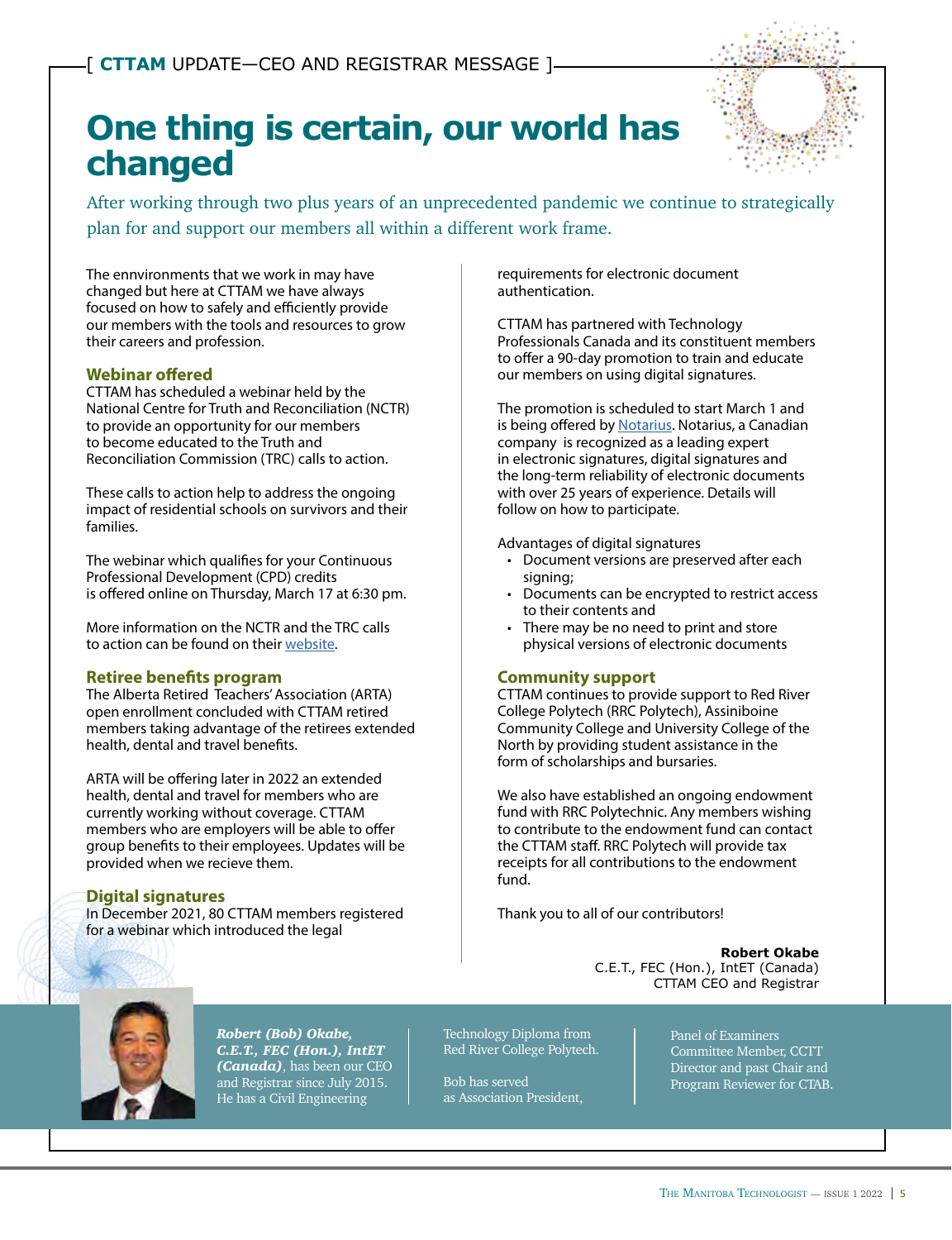[ **THE INSIDER** ]



# **CTTAM** certified

## Technicians

**CTTAM** CONFIRMED ONF HERS

**Daniel Arthur Maindonald**, C. Tech. Shaw Communications Inc. **David Firth**, C. Tech. City of Winnipeg **Joel Apuli Chua**, C. Tech. **GN Systems Kent Poirier**, C. Tech. City of Winnipeg

## Technologists

**Adedayo Adeyinka**, C.E.T. Westline Sales<br>**Calvin Bruneau**. C.E.T. Canadian Nuclear Labs **Calvin Bruneau, C.E.T.<br>Casev Pineda, C.E.T. Chris William Schaubroeck**, C.E.T.<br>Daniel Hamilton, C.E.T.

**Daniel LaRochelle**, C.E.T.<br>**Daniel Tran, C.E.T. Daniel Tran,** C.E.T. Sigfusson Northern<br> **Dennis Barens**. C.E.T. MCW Consultants Lt **Dennis Barens**, C.E.T. MCW Consultants Ltd.<br> **Derek Poole**. C.E.T. Town of Swan River

**MCW Consultants Ltd.**<br>Morrison Hershfield **Wood Environment and** Infrastructure Solutions<br>Manitoba Hydro **Town of Swan River** 

**Manuel San Jose Roxas**, C. Tech. Micro Tool and Machine Ltd. **Oscar Pecson**, C.Tech. **Antex Western Ltd. Victor Ugwa**, C. Tech. **Ampjack Industries Ltd.** 

**Gurvir Singh Bajwa**, C.E.T. Linde<br>**Joel Caniete Gutierrez**, C.E.T. The Winning Combination **Joel Caniete Gutierrez, C.E.T.** 

**Joseph Todd Engbrecht**, C.E.T. Hatch Ltd.<br>**Melissa Perreault**, C.E.T. DND-Department **Melissa Perreault**, C.E.T.

**Olaseni Ashaye**, C.E.T. Superb Construction Group<br>**Stephan Braden Da Silva**, C.E.T. Bockstael Construction Ltd. **Stephan Braden Da Silva, C.E.T.** Bockstael Construent Steven Bruno Wiebe, C.E.T. City of Winnipeg **Steven Bruno Wiebe, C.E.T.** 

Inc.<br>Hatch Ltd. of Defence



Being certified through CTTAM permits our members to use one of two titles, Certified Technician or Certified Engineering Technologist. It also allows the use of the designations C. Tech. or C.E.T., depending on the type of certification. Earning a professional designation strengthens your knowledge base and distinguishes you from your peers.

These designations are recognized by industry and employers and indicate that you are a member of a professional association. Certified members may also vote in the association's elections, hold office and participate on one of CTTAM's many committees. There are also many discounts on different services available to our members along with access to the CTEN job bank at [www.cten.ca](http://www.cten.ca).

Congratulations to our new members!

# **Our strategic partners**

Building on our strategic connections

Having strategic partnerships provides CTTAM and its associates with mutual opportunities to build brand loyalties with our members, along with increased opportunities to attract and retain highly-skilled technicians and technologists.

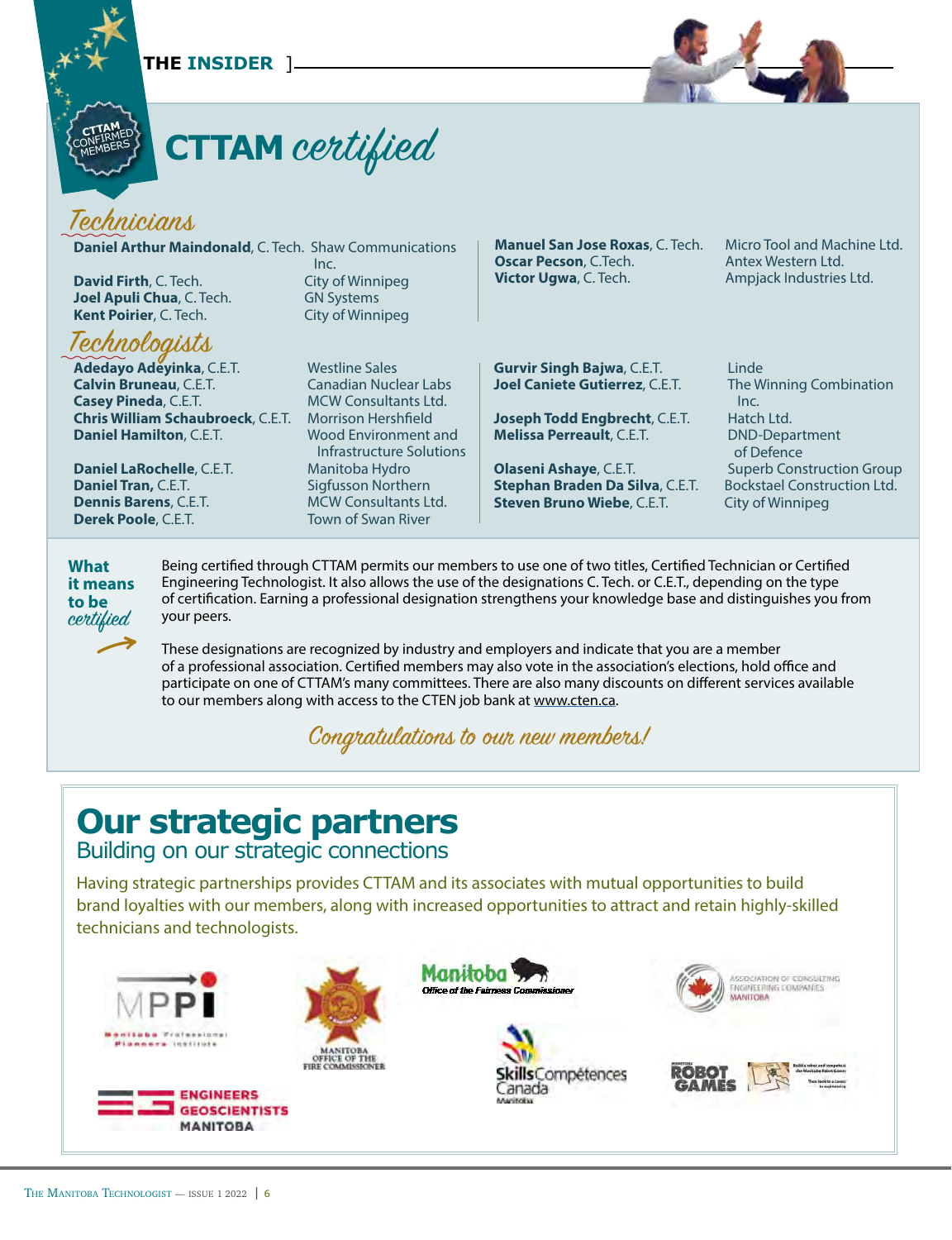[ **THE INSIDER** ]

Strategic partner feature



# **Manitoba Professional Planners Institute**

*In a strategic partnership the partners remain independent; share in the benefits from the association and make ongoing contributions in strategic areas. In this issue we are showcasing a strategic partner, MPPI. Founded in 1988, MPPI is the Manitoba affiliate of the Canadian Institute of Planners and represents over 150 planning professionals and students across Manitoba.*

#### **About MPPI**

The Manitboa Professional Planners Institute (MPPI) represents Manitoba's professional planning community.

MPPI is responsible for handling membership applications and services, and is also responsible for the enforcement of the Code of Professional Conduct.

MPPI sponsors workshops and seminars for the purpose of informing members of relevant developments and issues in the planning field and to provide networking and information sharing opportunities.

The Association also emphasizes liaison with planning students, particularly those enrolled in the University of Manitoba's Department of City Planning. They also oversee the periodic review of this program in context of national membership standards and requirements.

Working on behalf of our members and the planning profession, MPPI endeavors to:

- maintain national standards for city and land use planning;
- influence legislation, policies and decisions affecting planning and planners;
- create a positive image and develop a strong profile for planning;
- expand knowledge in the field of planning and
- advance planning education and liaise with planning faculty and students.

MPPI is the Manitoba affiliate of the Canadian Institute of Planners (CIP). CIP's mission is "To advance and raise the profile of Canadian professional planning, for our members in Canada and abroad, through leadership, advocacy, expertise and education."

To learn more about planning from a national perspective, visit the CIP [website](http://www.cip-icu.ca).

#### **A few words about the MPPI logo**

**A few words about the MPPI logo**<br>Planners undertake complex assignments working in varied capacities for any number of organizations. It is a difficult profession to define. With a clean and simple look, the logo for the Manitoba Professional Planners Institute cuts through this confusion and underscores the essence of planning.

There are two key messages.

Firstly, planning is goal oriented. The arrow pointing to a target conveys the message that planning provides direction; it identifies a desired end and establishes a means to achieve that end.

Secondly, planning is founded

in process. Moving from left to right the logo becomes more opaque. This symbolizes the fleshing out of concepts over time; the building of ideas that occurs through participatory processes.



lanners Institute



#### **Learn more about MPPI on their [website](http://www.mppi.mb.ca/index.asp).**

Contact information Geoff Powell—Executive Director [info@mppi.mb.ca](mailto:info%40mppi.mb.ca?subject=) 1-888-626-3036

Manitoba Professional Planners Institute Suite 503—386 Broadway, Winnipeg, MB R3C 3R6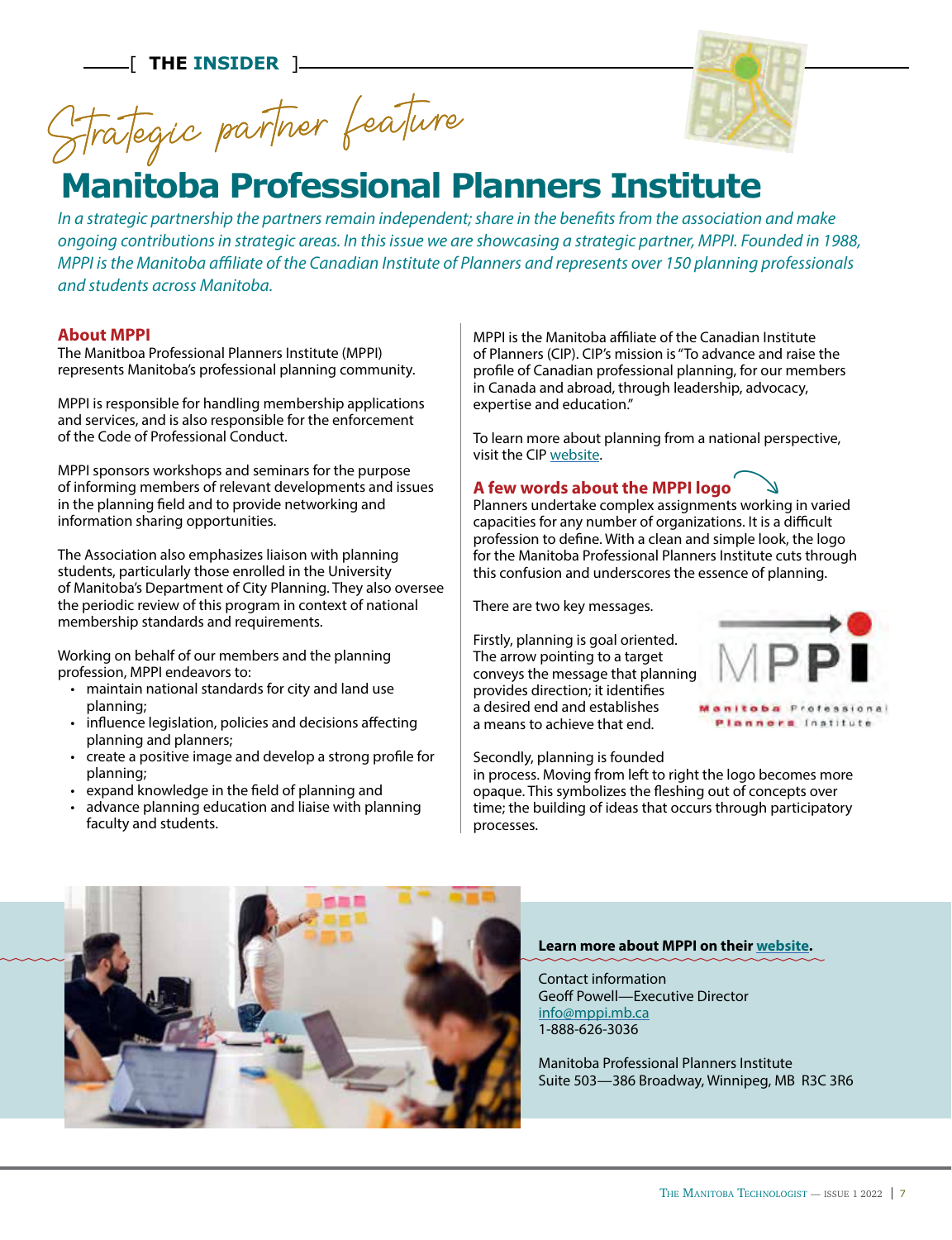# **Meet the challenge**

## Steps in writing the C.E.T. competency exam

*From applying to testing, to passing and becoming certified. Find out what is involved in the certification process.*

#### **Opportunity for C. Techs**

Our challenge exam is an opportunity for CTTAM C.Tech. members to earn their C.E.T. certification through writing a competency exam.

The competency exams are designed to test the entry-level skill and knowledge of engineering and applied science technologists who have:

- 1. Graduated from a technologist-level program that is not accredited by Technology Accreditation Canada and are applying for C.E.T.; or
- 2. Completed a technician-level program of study in engineering or applied science technology and are seeking reclassification from a C.Tech. to a C.E.T.

#### **Steps to accreditation**

By writing and passing a competency exam, the member would be able to reclass from a C.Tech. to a C.E.T. providing that their work experience is validated at the technologist level by three references one of which must be their immediate supervisor. They must submit a reclass application through the Technology Registrations Canada website and pertinent information and

documents must be provided. There is also a \$55 reclass fee.

CTTAM has partnered with the Association of Science and Engineering Technology Professionals of Alberta (ASET) to make the competency exams available for our members.

There are currently nine competency exams available:

- 1. Civil;
- 2. Construction Technologist Certification;
- 3. Electrical;
- 4. Electronics;
- 5. Engineering Design & Drafting Technology;
- 6. Fundamentals of Technology;
- 7. Instrumentation;
- 8. Mechanical and \
- 9. Petroleum

Prove credibility and proficiency  $\bigcirc$ 

There are certification exam handbooks available that contain complete information about the exam including:

- Exam Content
- Study Materials and Practice Exams
- Exam Time and Location
- Calculator Policy
- Rescheduling/Rewriting Policy
- Exam Results
- Special Accommodation Requests



Practice exams are hosted by a third-party educational partner. If you choose to purchase the group of three practice exams, you will receive the same exam three times which will enable you to know what areas of knowledge that you are weak in.

Because of the current

Covid restrictions, all competency exams will be written virtually. Applicants will need to have computer equipment that meets the requirements for writing the exam virtually.

Passing grades are not set at 50% but at pre-determined passing grades for the various competency exams.

#### **How to register**

More information on competency exams can be found on our [website.](https://bit.ly/3L06x9A)

If more information about the competency exams or to register for the next exam session, please contact Cathy Penner, Registration Services Coordinator, at [cpenner@cttam.com](mailto:cpenner%40cttam.com?subject=) or at 204-784-1082.

## 2022 Exam schedule

April 25 March 23 July 20 June 16

**Exam date Registration deadline** October 19 September 15

*Please note that dates are subject to change. Updates will be provided on our* [website](https://bit.ly/3L06x9A)*.*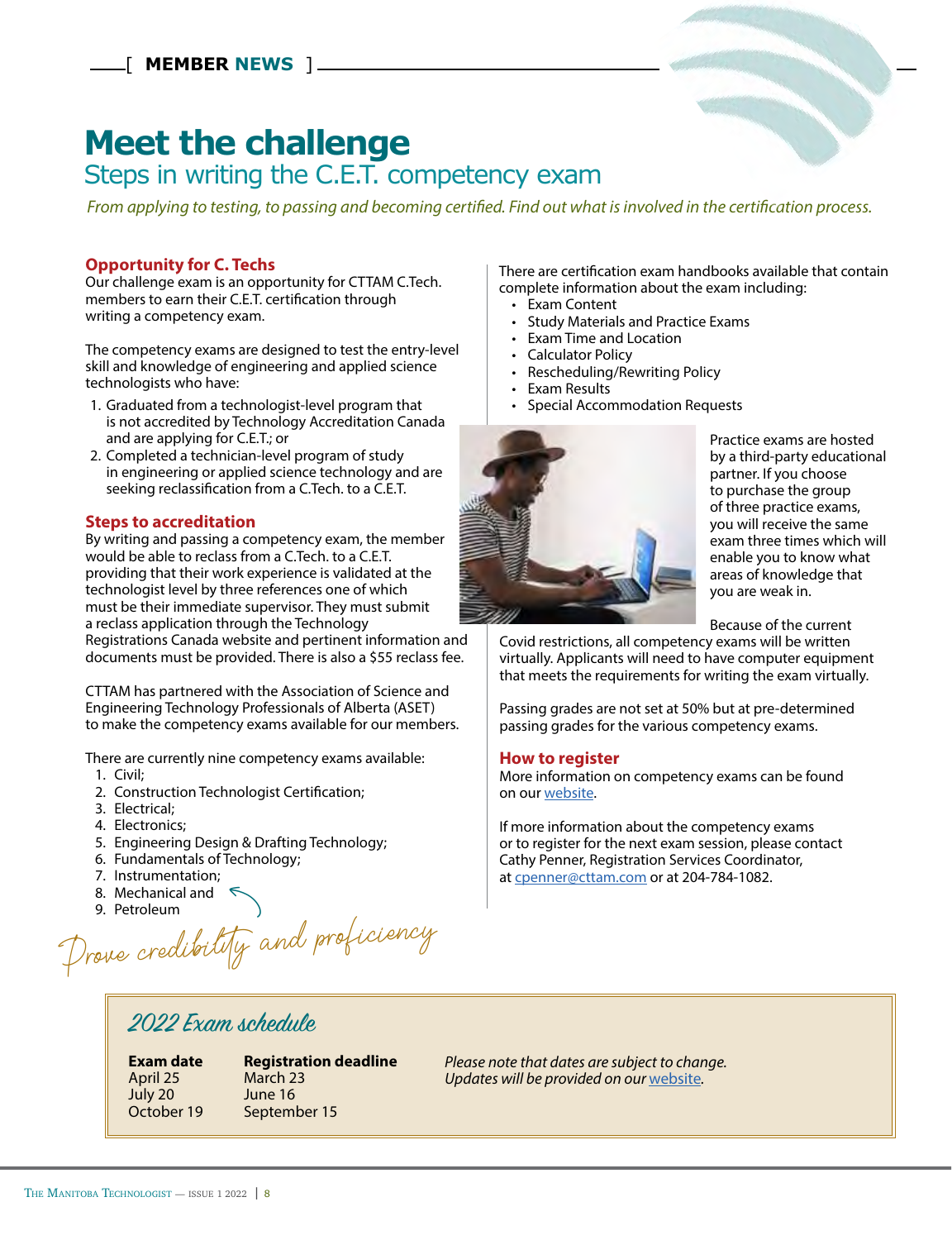Lasting impact

## **Your gift makes a difference** RRC Polytech endowment program

*Working together to invest in brighter futures for students.*

#### **A way to give**

At Red River College Polytechnic (RRC Polytech), there are various ways to give by investing in the College community.

There are many ways you can customize your gift to create your own



 impact, legacy and story. All avenues for to support

students as we work together to invest in brighter futures for our graduates.

An endowment is one of the ways that CTTAM supports RRC Polytech students.

#### **Endowments**

RRC Polytech endowments are gifts of cash where the College invests the entire donation. Only the interest is used to fund initiatives for the purpose established at the time the fund was initiated; anyone can add to the endowment fund at any time.

Endowed gifts are ideal vehicles through which to make a gift today that has long-term impact on the College and their students.

You receive a receipt for the full amount of your gift today, giving you immediate tax savings.



*Photo courtesy of Red River College Polytech.*



# **The value of your membership**

*CTTAM is a professional regulatory body, serving its technicians and technologist members in Manitoba. Our primary purpose is the certification and regulation of our members. Membership in CTTAM provides our member professionals with the additional information and resources they need in order to not only excel in today's competitive working environments, but to grow their professional network and to prosper in their careers.* 

## What is covered by my membership dues?

CTTAM has a national affiliation with Technology Professional Canada as well with Technology Accreditation Canada, resulting in payment of annual dues based on the number of our active members. Inflation also affects our costs and in the last few years and we have lost some of our members due to retirement.

There are costs associated with our strategic plan that covers the following:

> *Development and implementation of Continuing Personal Development (CPD)* — CPD has been mandatory for our members since 2021. *Member communications* — This involves contracted services for social media and marketing. *Networking events* — Within the current health guidelines we hope to offer

 networking events for new members as well as student information sessions at Red River College Polytech.

Training opportunities for members have been offered via webinars or online for ittle or no cost. We currently offer a non-practicing rate to those members that are unemployed or on leave from work. Members who have retired and have been an active member for 30 years or more qualify for "Retired Life Member " status with no annual fees or dues.

It is important to retain these members with their experience and knowledge as they add value to the assocciation.

Scholarships are also offered for members' children who are enrolled in studies that lead to a technician or technologist diploma in a recognized program of study in engineering technology or applied science technology.

If you have questions or require further information, please contact Robert Okabe, CEO and Registrar, at [registrar@cttam.com.](mailto:registrar%40cttam.com?subject=)

*March 31 is the last day to pay membership dues.*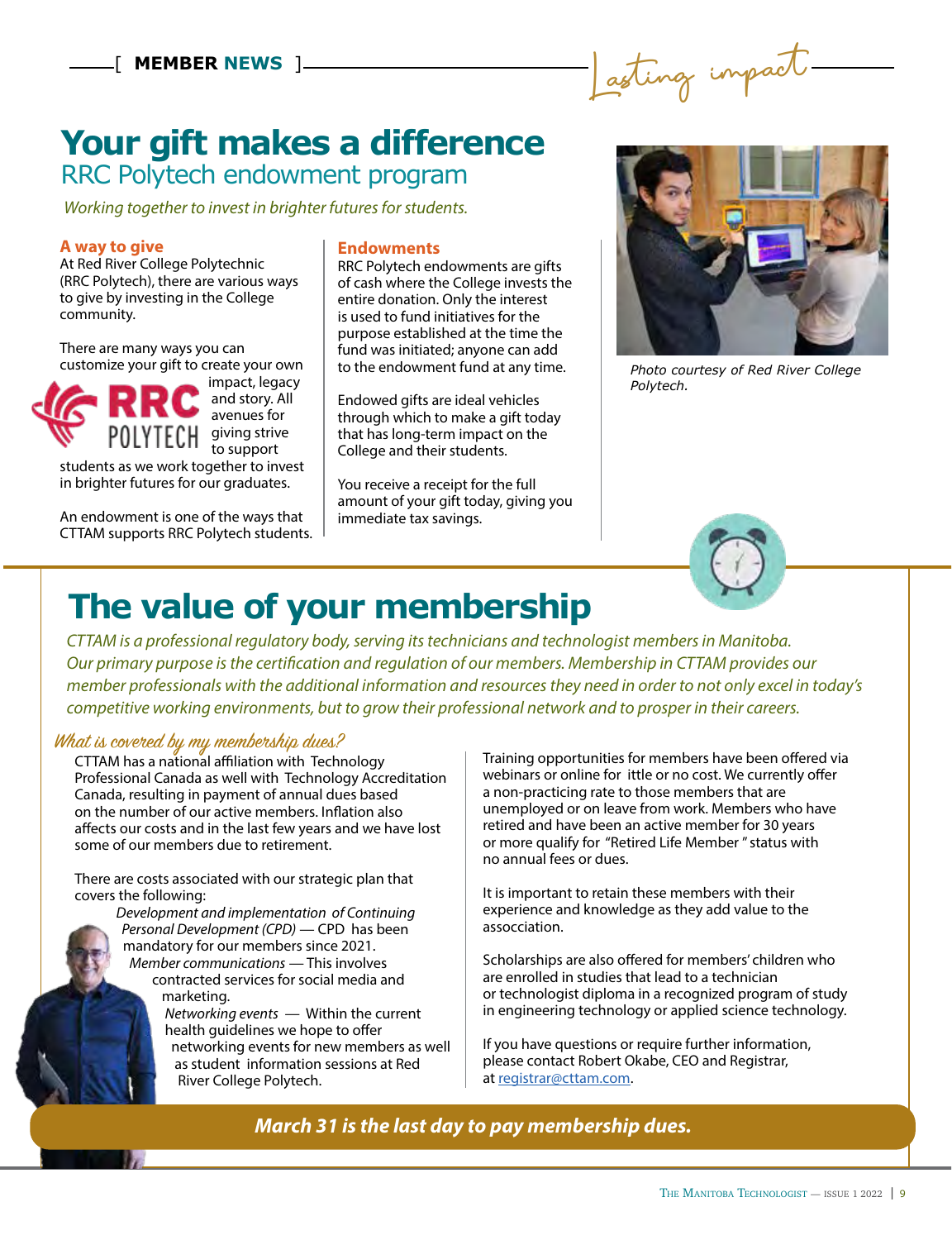# **Retiring?** Your membership matters

*If you are a retired CTTAM member and have over 30 years of active membership, you may be eligible for our Retired Life Membership*

#### **Retired Life Member**

A long-term member, who has retired and ceased



 to practice or work in their professional field and has maintained a CTTAM membership for a minimum of 30 thirty years may apply for Retired Life Member status.

 Once approved this membership will be for life. There are also no fees or dues charged to a member who has achieved this status.

# **Board of Directors**

*Over the past 57 years, the CTTAM Board of Directors has supported the recognition of engineering technologists and technicians for their important role in engineering technology and applied sciences. We oversee this orgranization whose primary purpose is the certification and regulation of our members.*

**President** Ted Protosavage, C.E.T., MiM, P.Eng. [president@cttam.com](mailto:president%40cttam.com?subject=)

**President Elect** Josée Rémillard, C.E.T. [pres-elect@cttam.com](mailto:pres-elect%40cttam.com?subject=)

**Past President** Andrew Procca, B.Tech., C.E.T., PMP

**Board Intern** Michelle Ewashko

Having strong CTTAM membership numbers, and being able to include retired members, provides us with a stronger voice when interacting with the Province of Manitoba.

We will gladly assist in changing your status to Retired Life Member. Just [contact us](https://cttam.com/Public/About_CTTAM/Public/About_CTTAM/What_is_CTTAM.aspx?hkey=84ec1ab5-947e-4641-af79-1e427e487544) and we will walk you through the process.

Retired Life Members remain active with CTTAM without having to pay any annual fees or dues.



 Chad Erickson, C.E.T. Mariclaire Monton, C.E.T. Shannon Nordal, C.E.T. Bernardo Pasco, C.E.T. Dana Shewchuk, C.E.T. Elaine Vegh, C.E.T. Harvey Kaita, Member-at-Large



# **New digital signature service launch**

Members will be able to digitally authenticate their own electronic documents

On March 1, members will be able to produce personal, legally-reliable, digital documents by using a digital signature service.

A digital signature is like a digital passport. It certifies your identity. It should not be confused with an electronic impression (scanned image) of a wet stamp.

We have chosen Notarius as a digital signature provider. Notarius has also been selected by ASTTBC, ASET, OACETT, OTPQ, NBSCETT, TechPEI, TPS and AETTNL and by more than 50 professional associations across Canada in 16 different professional fields.

More information can be found on the [Notarius website.](https://www.notarius.com/en/)

You can also learn more by registering for Notarius' digital [signature webinar](https://register.gotowebinar.com/register/6238447977558221071) which is being offered on Thursday, March 10, 2022 at 11 am CST.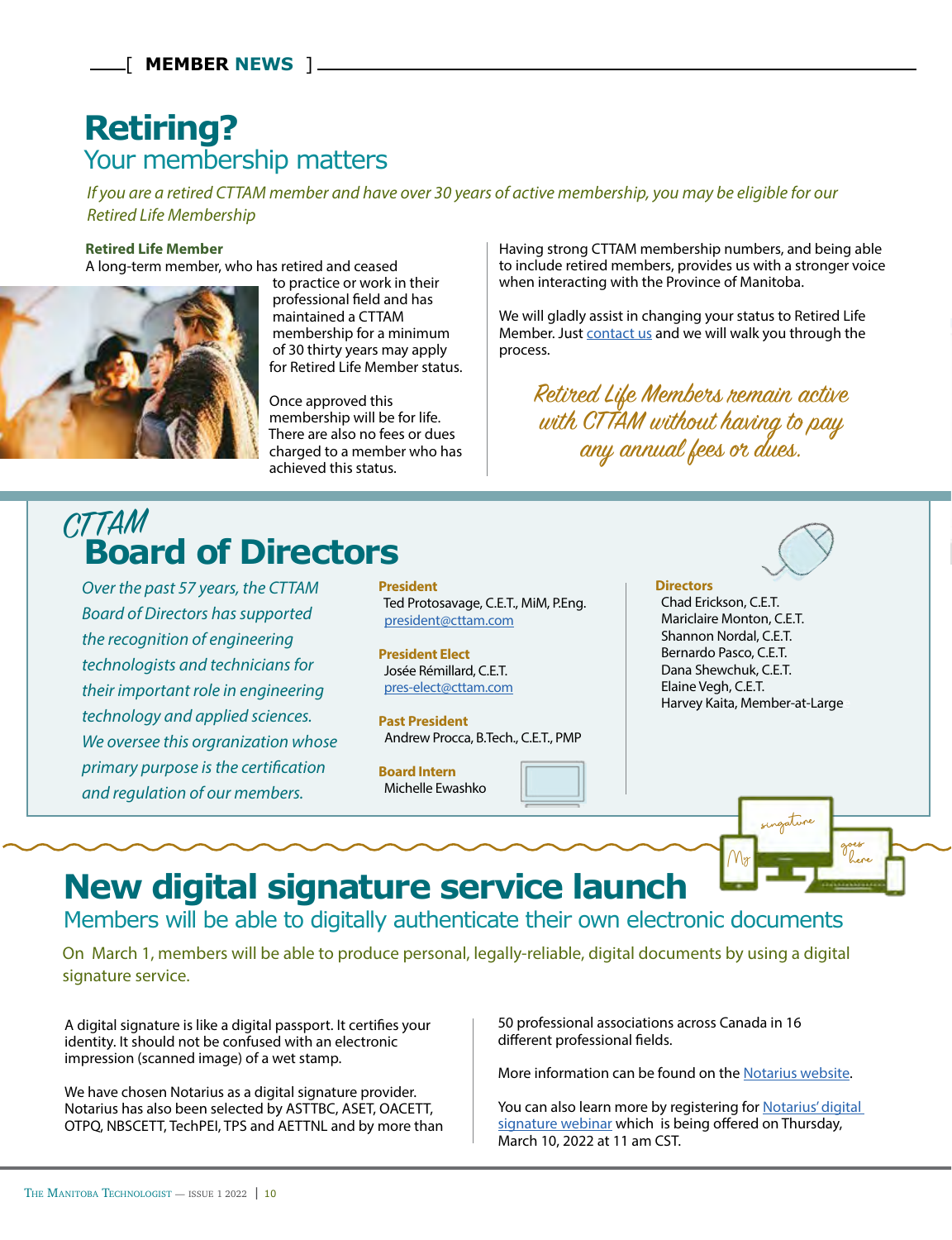# **MEMBER PROFILE** Lucky Montierro

He is employed at Titan Environmental Containment **Lucky Montierro, , C.E.T., is a 10-year CTTAM member**

**Your job title and employer?** I'm an Operations Manager at Titan Environmental Containment Ltd.



**Where were you born?**  I was born and grew up in Winnipeg.

#### **Where did you gradute from?**

I completed the Civil Engineering Technology Program at Southern Alberta Institute of Technology.

I followed up with a Masters Certificate in Project Management through the Professional, Applied and Continuing Education program at the University of Winnipeg.

#### **Who was your first employer after graduation? What was your position?**

My first employer after graduation was E.F. Moon Construction. I worked as a surveyor/estimator.

#### **What were your high school interests?**

I liked all the math and the sciences. I also played basketball.

#### **How did you get into your line of work?**

I met one of the Titan owners and one of the company's crews on a Northern Manitoba jobsite.

The work Titan was doing was very intriguing to me. What they were doing was helping solve several environmental and sustainability issues. I was very impressed.

 I knew than that I definitely wanted to be a part of Titan's culture and cause.

#### **Did you have a person and/or mentor in your life that influenced your education and career choice?**

I was influenced in my career choices by my parents.

My parents came from a third-world country where clean water supply and environmental sustainability are major problems.

#### **What are your job responsibilities and duties?**

As Titan's Operations Manager some of my tasks include:

- Managing the project management team;
- Finding efficiencies (for example in techology, equipment) in day-to-day activities;
- Tracking construction productivity and relaying project close-out information back to our sales teams;
- Scheduling and overseeing all projects and related issues;





"At Titan we like to look at tasks and/or issues from different perspectives."

"We're always dealing with new challenges, and we like finding new efficiencies or solutions we never thought of before."



*Lucky Montierro, C.E.T.* 

- Departmental planning and process improvement and;
- Controlling departmental resources to ensure budgets, schedule, safety and quality are met.

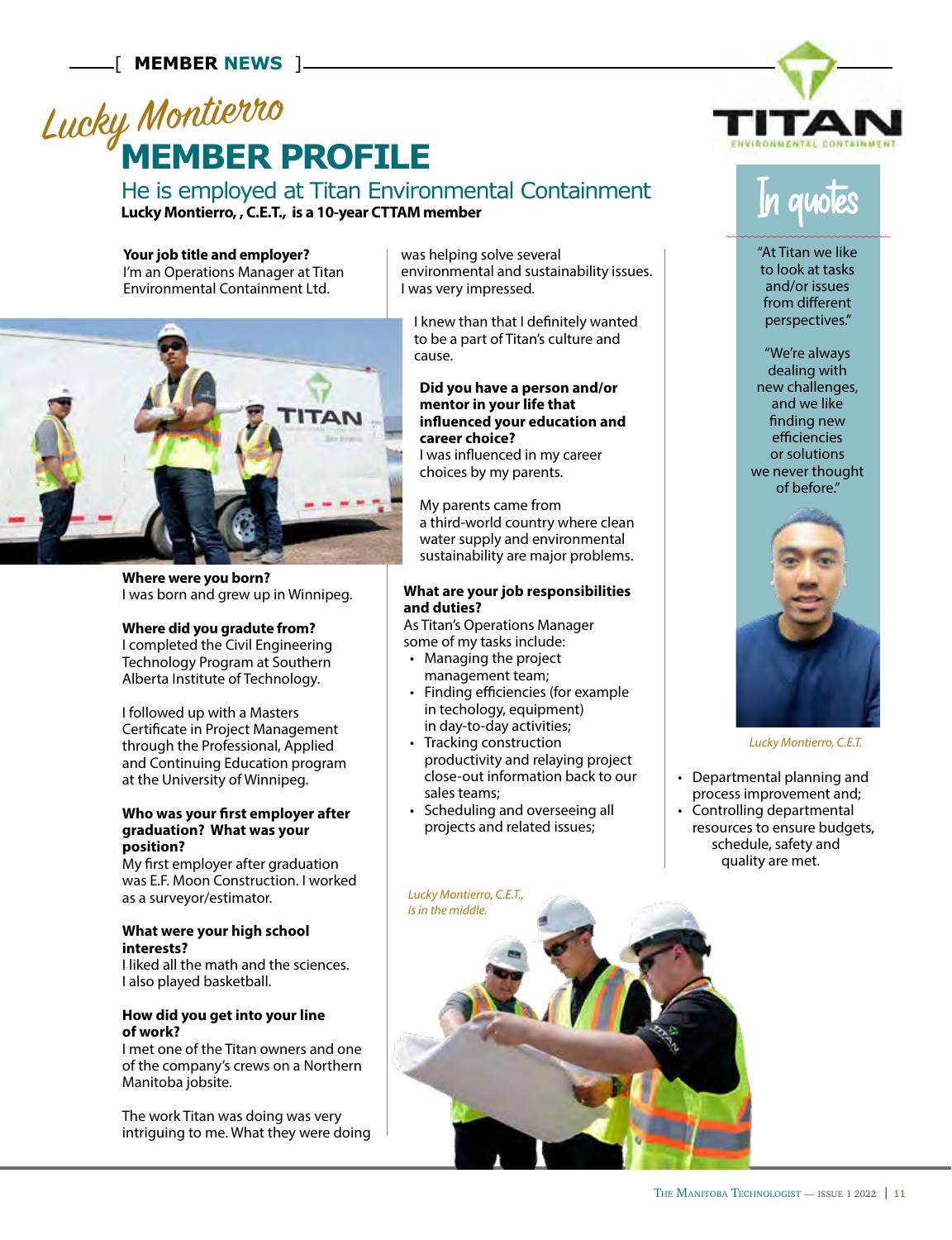# Member EMPLOYER FEATURE-Titan Environmental **Containment**



Titan Environmental Containment is a North American leader in the supply, installation and fabrication of high-quality geosynthetics and specialty civil engineering construction products that help manage the environment and prolong the life of critical infrastructure. They offer a range of innovative, low-impact and cost-effective solutions designed to protect soil, water, and air and reduce carbon footprint.

#### **Upping the Geosynthetics Game**

JAN 2022 | TITAN ENVIRONMENTAL CONTAINMENT Written by Matthew Bradford\* (Media Edge) \*Adapted and republished with permission

It's been 15 years since Brett Burkard and several of his colleagues launched Titan Environmental Containment from a residential garage in Winnipeg. What started with four friends and a truck has become a Canada-wide supplier and installer of high-quality geosynthetics, containment systems, and specialty civil engineering products for clients of every stripe.

Now, months after establishing its newest corporate location in Burlington, Ontario the geosynthetics and civil construction product specialist has stamped its mark on roads, mines, municipal landfills and wastewater lagoons, and other civil infrastructure projects across the country.

"Our Eastern expansion has certainly been an exciting step for us," says Brett Burkard, Titan's CEO and co-founder. "The decision to shift from a satellite office in Ontario to a boots-on-the-ground, full-service location was made to strengthen our relationships in the region, and better serve our existing clients in Ontario and Eastern Canada as a whole."

#### **Building on a legacy**

The Titan team has come a long way since opening a garage on the outskirts of Winnipeg. In the beginning, the focus was on geomembrane liner installations for hog lagoons.



 "Back when we started, we were all prairie boys with the same philosophies when it came to customer service," Burkard recalls. "We believed that when we said we'll do something, we honour that. We don't cut corners



or charge for extras to get the job done. The place we were all working at the time didn't exactly have that same philosophy, so we decided to branch out on our own."

In 2009, the company outgrew its humble original garage headquarters and moved into a four-acre commercial lot with an 8,000 square foot building in Ile des Chenes, located 10 minutes just south of the Perimeter. From here, the company expanded its team, products, and services to serve other markets such as civil construction, oil and gas, mining, water and wastewater and hydroelectric.

Titan's momentum continued to build. Over the following decade, the company opened its doors to Saskatchewan clients after setting up shop in the Great Plains Industrial Park, just outside Regina. It also established a presence in Alberta and Houston, Texas and became the exclusive Canadian distributor for Concrete Canvas®, also known as concrete on a roll, a UK-based product that was a first in Canada.

There has been no shortage of memorable projects for Titan along the way. The team has undertaken numerous high-profile jobs, such as installing portable water storage tanks for the US military, lining a 435,000 sq. ft. slime pond at Saskatchewan's Cigar Lake, and supplying materials to high-profile projects like the Regina Bypass.

"It's hard to pick any one project that makes us proudest, but I would say one of the biggest projects we ever did was the Farley nickel mine rehabilitation site in Lynn Lake, Manitoba," Burkard says. "That was a massive project worth a lot of money that took place over multiple years in Manitoba's pristine north."

*Continued on page 13.*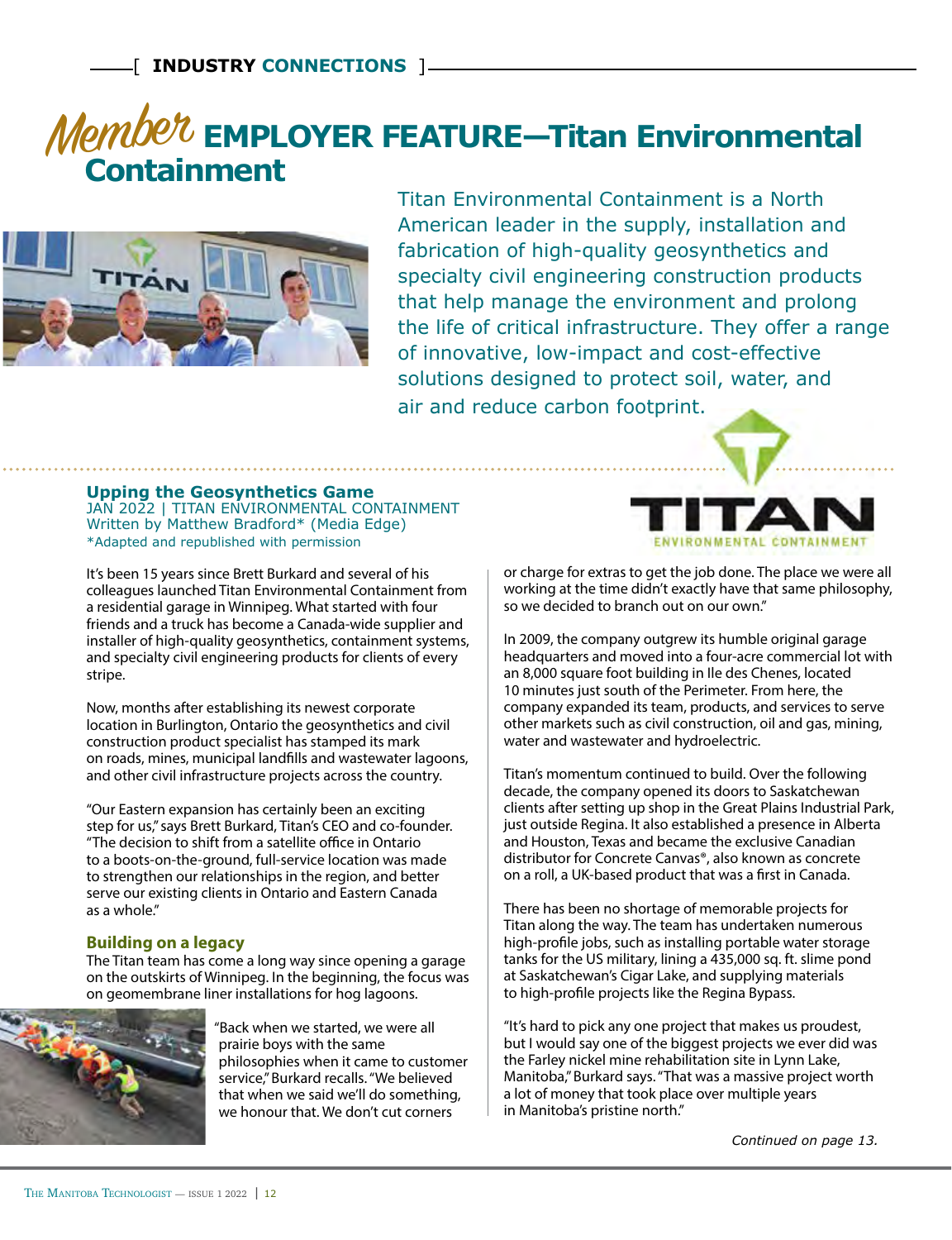### [ **INDUSTRY CONNECTIONS** ]

*Continued from page 12.*

"It was a game-changer for us," he adds.

Titan's project portfolio is a source of pride, but it's the team that truly defines its success. Today, the company is home to over 100 professionals spread throughout its locations.



"We started with a specific customer-service philosophy and we've been lucky to grow a team of people who are all like-minded," says Burkard. "It doesn't matter if they're in Saskatchewan

or Manitoba, or whether they're in the field or back-office, everyone in the company has a positive, 'get 'er done' attitude that helps us compete with the big-name competition."

#### **Solidifying a reputation**

Surely, Titan has spent years establishing a reputation as a trusted supplier and installer of high-quality geo synthetics and specialty civil engineering construction products, both within Manitoba and across North America.

Titan's Operations Manager, Lucky Montierro, notes, "I would attribute our solid reputation in the industry to the years of "boots-on-the-ground" experience we bring to all stages of a project: "We're fortunate to have a wealth of experience on our team, and that enables us to make product and design suggestions at the early phases which can be cost-effective solutions that work for the engineers and end-users."

"We like to approach everything from different perspectives," he adds. "We're always dealing with new challenges, and we like finding new efficiencies or solutions we never thought of before."

Recent years have seen Titan contribute to several other high-profile projects outside of Manitoba, including a lining project



at a new waste management facility in Port Hope where they installed over 900,000m² of HDPE geomembrane, geotextile and geosynthetic clay liner (GCL) to three radioactive waste cells.

"That project demanded rigorous quality control (QC)," explains Montierro. "We'd gone through that level of QC before, so we were able to come in with a conductive liner that ensured a watertight lining system."

Elsewhere, Titan also brought its expertise to bear for a lining system for a new landfill cell in Hanover, where it installed



"After completing lining for the first phase of this project for the Town of Hanover, we were trusted to come back and continue the job," recalls Montierro. "Thanks to the materials we used and our crews, we were able to complete this project 25 percent faster than expected and the client remained pleased with Titan's speed of installation and quality of work."

Titan's speed, quality, and professionalism have also given its crews an edge on numerous mining and pond lining initiatives. In 2020, the Ontario crew laid down a record-breaking 9,347 m2 of Bituminous geomembrane (BGM) for



a dam raise lining project in Northern Ontario in just one day, all while beholden to stringent quality control and safety audits.

"BGM is not a conventional geomembrane and requires specialized installation techniques for efficient execution," says Montierro. "Before Titan became involved in this project, it was progressing extremely slow due to the original installer's lack of experience with the product. The contractor was experiencing a lot of standby time causing delays in the project schedule. When Titan was asked to step-in, production rates increased dramatically ensuring that the job got done right and on time. In the end, the contractor saw the value of working with Titan on future liner installation projects."

These highlights only scrape the surface of Titan Environmental Containment's work. And whether the task at hand calls for asphalt reinforcement or soil stabilization, erosion and sediment control, or specialty geomembranes, Monteirro and the team have built a reputation for working with clients to find the material that fits and installing it to the highest standards.

"We've had a lot of great feedback from all of our clients," he adds. "In a lot of cases, we've been brought in to help get existing jobs past the finish line or bring more expertise to the site. Once people know how fast and efficient our

workers are, and the depth of knowledge they can bring, we usually become the team they call on first the next time around."

Titan has become a trusted partner for a wide range of construction industry



stakeholders from infrastructure project owners to consulting engineers, to earthmovers and beyond.

Says Montierro: "We've worked with road builders, earthmovers, mine site operators, municipalities, and more. Our goal is always the same: find out what they need to make their project successful and give them a solution to match."

Discover more about Titan geosynthetic solutions on our [website](https://titanenviro.com/).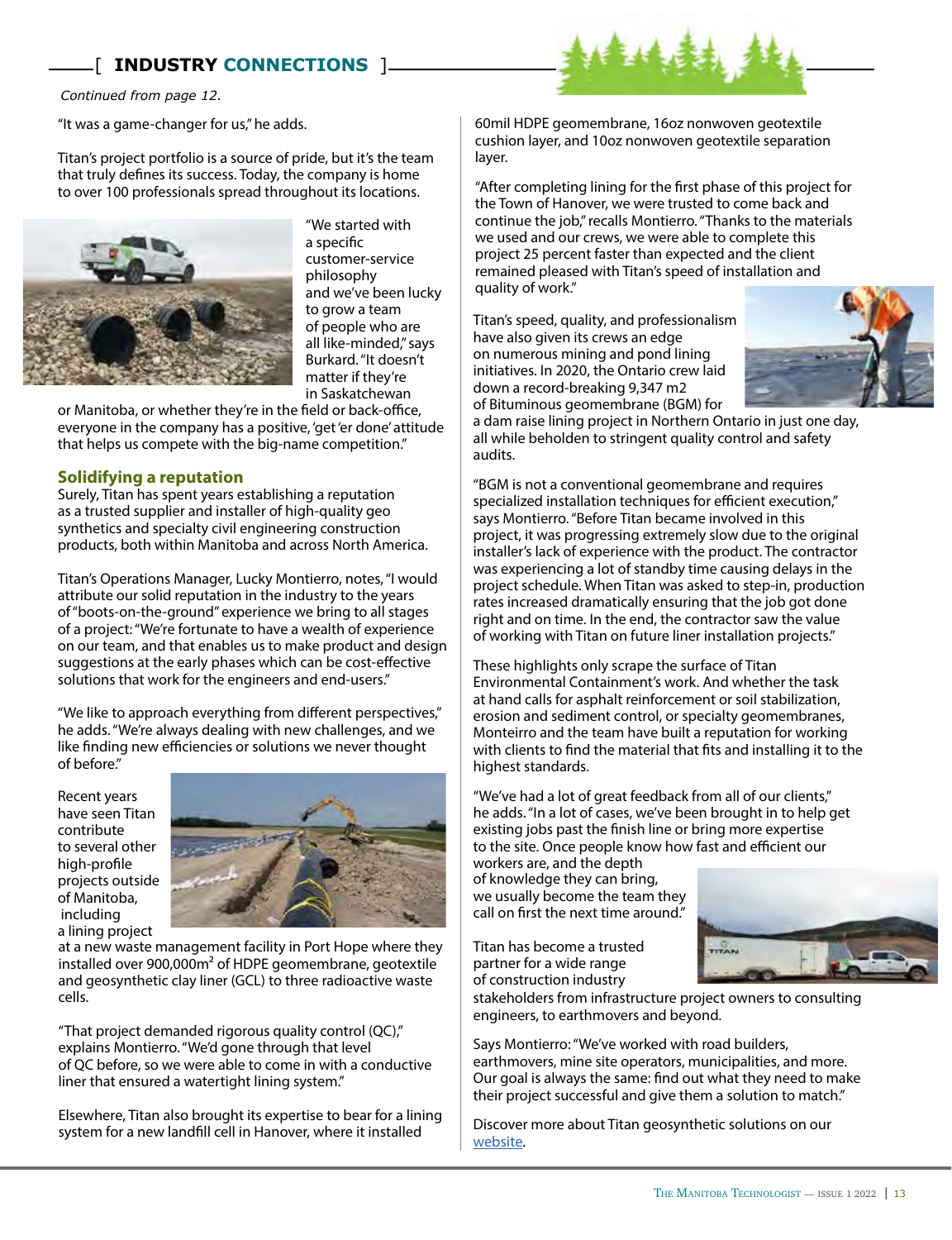

# **Investing in the future**

Helping RRC technology students realize their full potential

#### **Recent awards**

The annual scholarships were recently presented to RRC Polytech award recipients.



*In front, CTTAM's CEO & Registrar Robert Okabe and award sponsor. Photo courtesy of RRC Polytech.*

The following scholarship awards winners were selected based on their academic standing:

#### **CTTAM scholarships Mark Daalderop**

(Electronic Engineering Technology)

 **Charles Bryer**  (Instrumentation and Control Engineering Technology)

 **Inderpreet Mann**  (Mechanical Engineering Technology)

#### **TD Insurance Meloche Monnex Award Yan Yan**

(Structural Engineering Technology).

**Robert Okabe Achievement Award**

 **Nicholas Wark**  (Geomatics Technology)

 **Edward Butler**  (Municipal Engineering Technology)

Feed **And CR**<br>The Manitoba Technologist is published by the Certified Technicians and Technologists Association of Manitoba (CTTAM).

The opinions expressed by the authors do not necessarily reflect the official views of the Association. This newsletter acts as a moderator without approving, disapproving *or guaranteeing the validity or accuracy of any data, claim, or opinion appearing under a byline or obtained or quoted from an acknowledged source. CTTAM recognizes that Winnipeg is on Treaty 1 territory, the territory of the Anishinaabeg, the Nehiyaw, the Oji-Cree, the Dakota, and the Dene Peoples and on the Homeland of the Métis Nation.*

Articles, suggestions or constructive criticism regarding this publication, the Association, or other matters of interest to Engineering and Applied Science Technicians and Technologists should be sent to:

#### **CTTAM office**

PO Box 70064 Kenaston PO *Office hours* 204-784-1088 *admin@cttam.com*

We are open from 8 am to 4 pm, Monday to Friday

#### **CTTAM staff**

Robert Okabe, C.E.T., FEC (Hon), IntET (Canada) Lauren Gluck CEO and Registrar Member Services Coordinator

Cathy Penner Registration Services Coordinator

## **Keep in touch**

Ensure you are receiving our updates, especially in these times of rapidly changing developments.

We regularly send out emails announcing events and professional development seminars. If you are not receiving these emails, contact us at admin@cttam.com or call 204-784-1081.

We will gladly update your email address on your member profile and update contact information.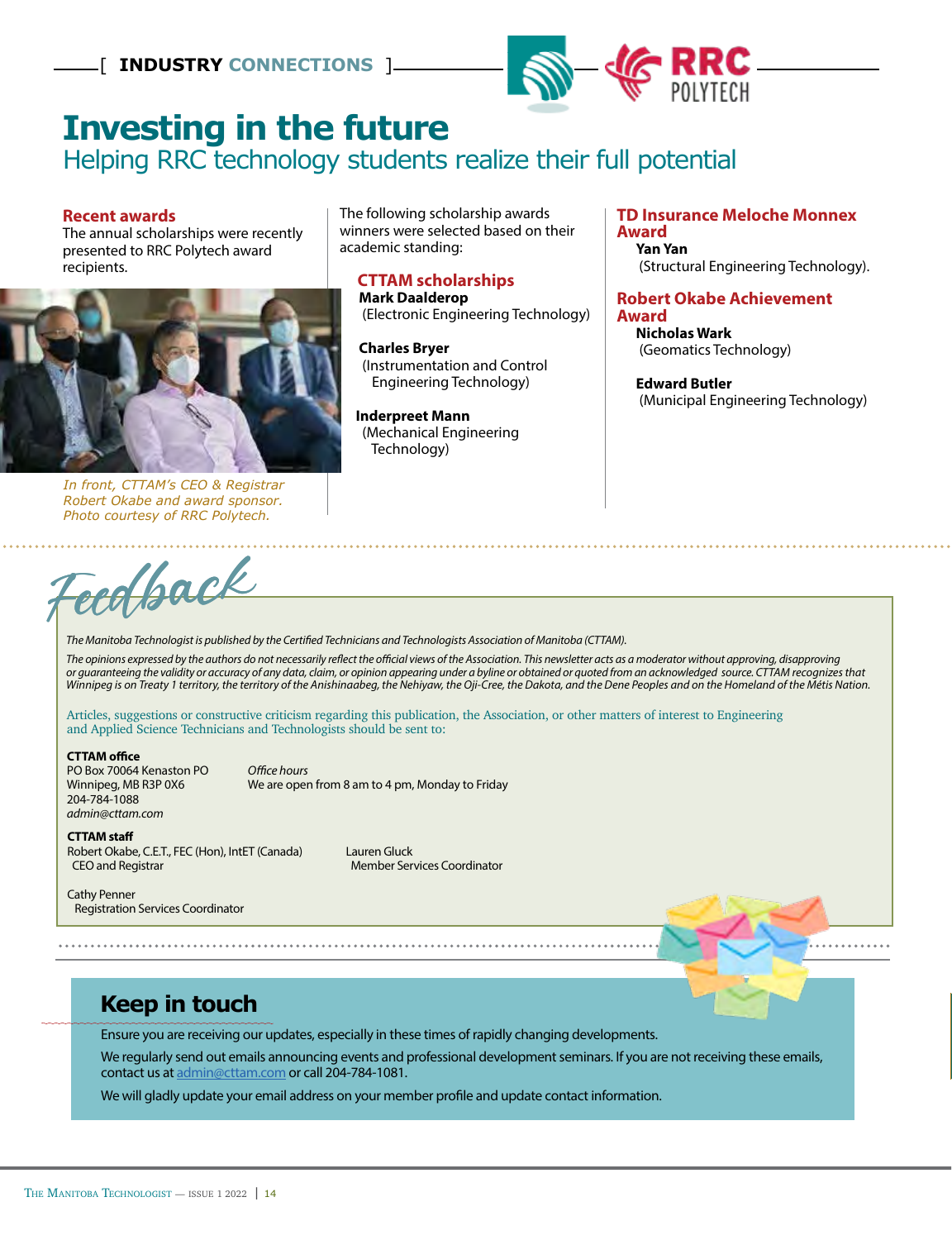

## **Co-op education at RRC Polytech** Student's learning extends beyond the classroom

#### *A co-operative education program integrates a student's academic studies with work experience in co-operative education employer organizations.*

The plan is for students to alternate periods of experience in appropriate fields of business, industry, government, social services and the professions in accordance with the following criteria:

- Each work placement is developed and/or approved by the College as a suitable learning situation;
- The student is engaged in productive work rather than merely observing;
- The student receives remuneration for the work performed;
- The student's progress on the job is monitored by the College;
- The student's performance on the job is supervised and evaluated by the student's co-operative education employer and
- The total co-operative education work experience is usually not less than twenty-five percent of the time spent in academic study.

Co-operative education plays an integral role in RRC Polytech's mission of providing high-quality educational and training opportunities. Co-operative education at RRC Polytech is delivered through a decentralized system in order to reflect the unique situation of each department and ensure relevance to the industry served by the program.



# ork-Integrated **Learning Co-op Program**

The Civil Engineering Technology, Construction Management and Architectural Technology, Construction Management and<br>Architectural Technology programs at Red River College Polytechnic<br>have over 330 student participants for the 2022 co.org have over 330 student participants for the 2022 co-op work term.

These students will be applying for their co-op work term experiences within our industry over the next six months, Below is pertinent information regarding the Work-Integrated<br>Learning (WIL) C Learning (WIL) Co-op Program.

Our program offerings include:

POIYTECH

\* Two-year (diploma) Architectural Technology

#### · Three-year (diploma)

Architectural/Engineering Technology Architectural/Engineering Technology<br>Environmental Engineering Technology<br>Geomatics Technology Geomatics Technology Municipal Engineering Technology Structural Engineering Technology

\* Four-year (degree) Construction Management

All Civil and Construction Management students meeting and Construction Management studen<br>must successfully complete a six-month co-op<br>work term between each academic ... must successfully complete a six-month co-op<br>work term between each academic year, and are<br>available to participate (work) from the available to participate (work) from the beginning<br>of May until the end of October and the beginning available to participate (work) from the begin<br>of May until the end of October, annually, All<br>students in the Architectural Technology, All or may until the end of October, annually, All<br>students in the Architectural Technology program<br>must complete one four-month coco was statents in the Architectural Technology program<br>must complete one four-month co-op work term<br>between May and August. between May and August.

We typically start posting co-op jobs closer to<br>January, but this year employers are The typically start posting co-op jobs closer to<br>January, but this year employers are conring to<br>our office earlier than usual, which shows to our office earlier than usual, which shows how<br>busy our industry is, despite COVID shows how busy our industry is, despite COVID-19.

Co-op work term dates for 2022:

- . Civil Co-op: May 2 to Oct. 21, 2022
- \* Construction Management Co-op:<br>May 2 to Oct. 14 2022 May 2 to Oct. 14, 2022

\* Architectural Technology Co-op:<br>May 2 to Aug. 19, 2022 May 2 to Aug. 19, 2022

**ERRC** POLYTECH

At RRC Polytech, we use an employment services platform called Job Central. This vervices platform called Job Central. This<br>website is a great way for employers to post<br>co-op jobs, as well as permanent for co-op jobs, as well as permanent/temporary<br>and part-time employment opportunity and part-time employment opportunities for our current and graduated students.

Employers usually post the job themselves, as<br>it is quite user-friendly, but you can the provers usually post the job themselves, as<br>it is quite user-friendly, but you can also send a

copy of the job description to civilco-op and we can post it for you. Once the job posting closes, we forward all<br>applications to the employer F

once the job posting closes, we forward all<br>applications to the employer. Employers then<br>peruse applications, schedule intensity oppications to the employer. Employers then<br>peruse applications, schedule interviews and<br>hire the successful interviews at hire the successful interviewee(s).

Feel free to share this information with reer ree to share this information with<br>colleagues and industry partners, We know tomeagues and industry partners. We know<br>the work force needs knowledgeable, industry-<br>minded employees for the 2022 constitution minded employees for the 2022 construction<br>season and our student co-op work terms are<br>a great option for employers to the stress are a great option for employers to fill that need.

Please contact us with any questions.

Dylan Yanchynski civilco-op@rrc.ca

Dwayne Sayers

civilco-op@rrc.ca

Please also reach out to our RRC Polytech Mechanical and Electrical WIL Co-op mechanical and Electrical WIL Co-op<br>Coordinators with any questions you have Destainators with any questions you hay<br>pertaining to their respective industries and student co-op opportunities.

Electrical Engineering: hnorouzi Mechanical Engineering: hnorouzl@rrc.ca